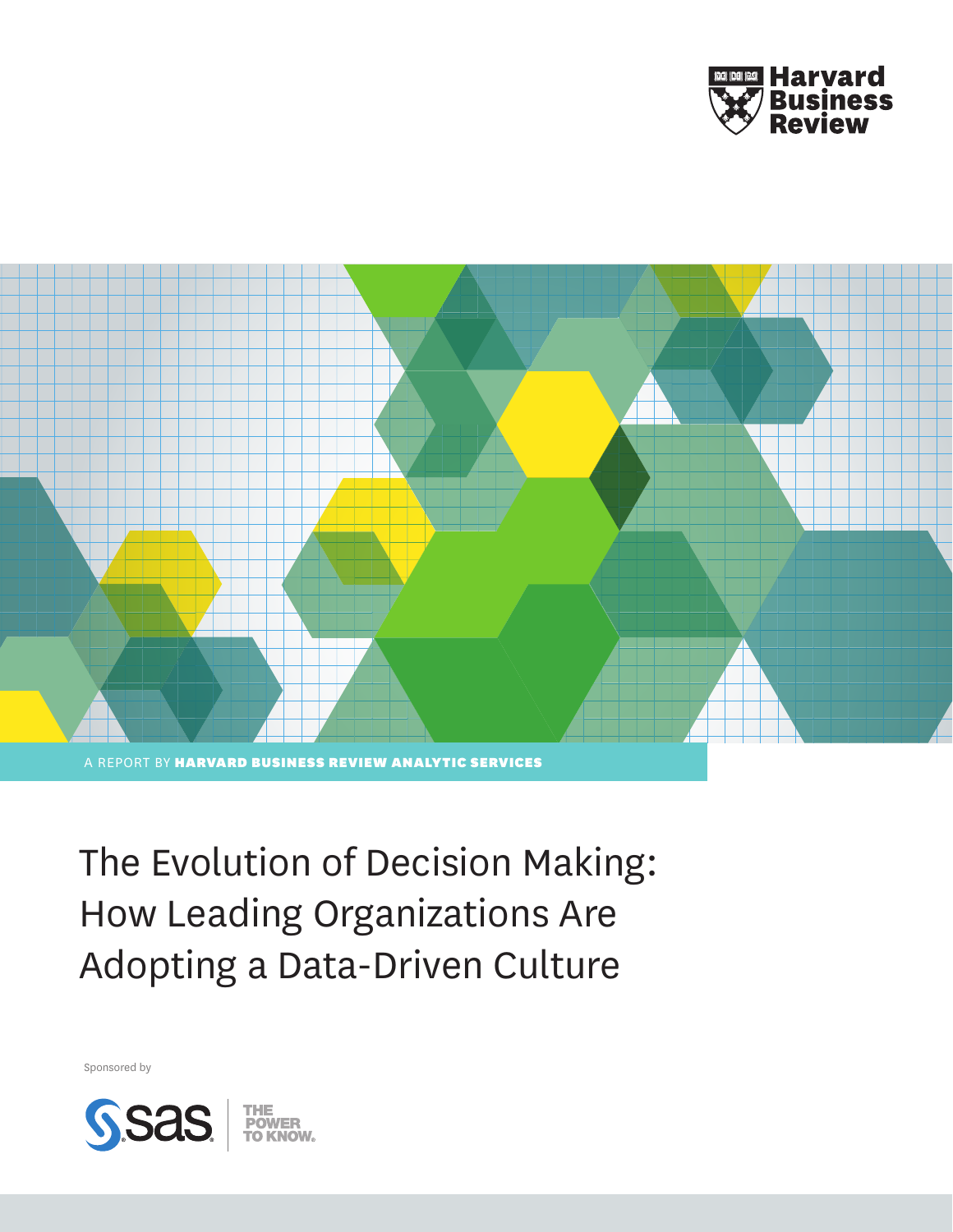# Sponsor's Perspective

Much has been made of analytics entering the mainstream. SAS would certainly concede that we now encounter a greater understanding of the value of analytics. Today our customers are more open to the possibilities, the areas of potential impact—the various ways that analytics helps to improve their organizations.

Of course, it is easy to lose sight of the big picture. That picture includes an elusive—if ideal—analytics ecosystem of technology, process, people, and culture, all working together toward the best possible decision making. For this reason, SAS is pleased to sponsor this research project from Harvard Business Review Analytic Services. The survey and interview methodology help us keep abreast of how decisions are made and monitored out in "the real world."

This reinforces our development efforts—to ensure that SAS offerings and initiatives remain aligned with what organizations really need to continue their analytical evolution. In this regard, SAS' track record has been strong with no signs of slowing.

*SAS® High-Performance Analytics:* 74 percent of this survey's respondents feel pressure to achieve results in less time[. SAS High-Performance Analytics](http://www.sas.com/high-performance-analytics/) is all about getting to the relevant data quicker and speeding the time to insights.

*SAS® Visual Analytics:* In the survey, more than 70 percent of the organizations that had deployed analytics throughout their organizations reported improved financial performance, increased productivity, reduced risks, and faster decision making. Yet making robust analytics accessible to each division, department, and individual can be daunting. Visualization is a powerful aid in the democratization of analytics[. SAS Visual Analytics](http://www.sas.com/technologies/bi/visual-analytics.html) can be used by anyone within an organization. Unique features make SAS Analytics easy to use, even by those with nontechnical or limited analytic backgrounds.

*Education:* 52 percent of the respondents say the use of analytics at their organizations required them to enhance their skills, and 43 percent say the use of analytics increased the importance of their function. With this burgeoning interest in analytics, the demand for talent increases—underscoring the importance of relationships betwee[n industry and academia.](http://www.sas.com/news/preleases/lsumasters.html) Analytics-savvy graduates will be the ones who are first to succeed in our data-rich business world.

#### ABOUT SAS

SAS is the leader in [business analytics](http://www.sas.com/businessanalytics/) software and services and the largest independent vendor in the business intelligence market. Through innovative solutions, SAS helps customers at more than 60,000 sites improve performance and deliver value by making better decisions faster. Since 1976 SAS has been giving customers around the world The Power to Know®.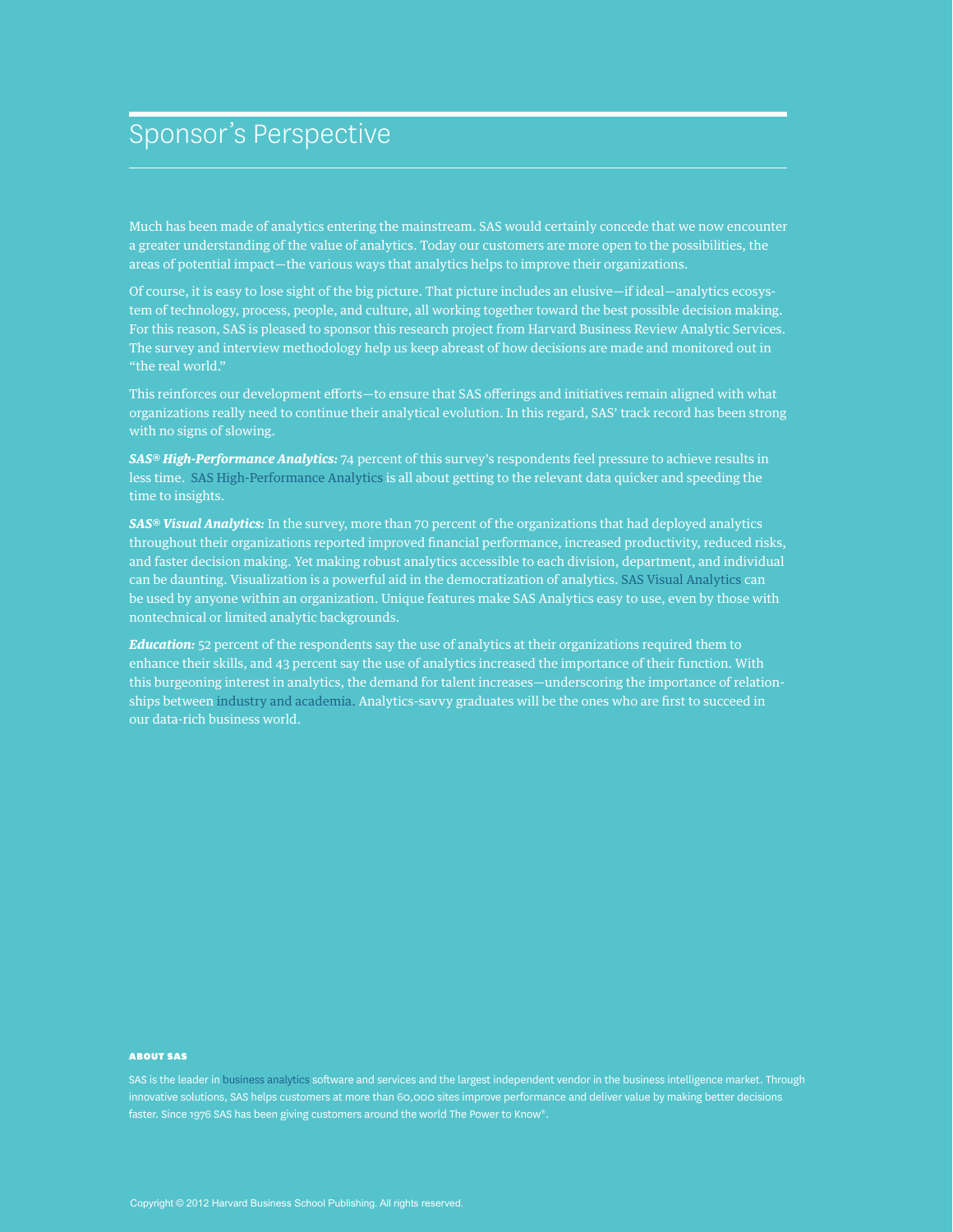Leading analytics users embrace a host of strategies, which evolve into best practices to create an "analytics ecosystem" in their organizations over time.

# Executive Summary

**IN A RAPIDLY CHANGING** global business environment, the pressure on organizations to make accurate and timely decisions has never been greater. The ability to identify challenges, spot opportunities, and adapt with agility is not just a competitive advantage but also a requirement for survival.

People have long preached the benefits of relying on data and insights from business intelligence (BI) and analytics to help make better and timelier decisions. A reliance on data from these tools was expected to deliver better financial performance. A global survey of 646 executives, managers, and professionals across all industries and geographies reveals a significant, albeit subtle, change in decision-making processes and their use of these analytics/BI tools. This evolution is marked by users:

- π Enhancing skills. With the ever-quickening pace of business, executives and business users are enhancing their skill sets so they can integrate analytics tools into their normal way of working to uncover strategic insights.
- **Example 1** Balancing data with instincts. These business users are not going on autopilot in using data; they are learning how to strike the precise balance between using analytics and their managerial instincts as well as how to manage business rules in tandem with analytics.
- π Forging new relationships. As the use of analytics becomes critical for decision making, leading business users are forging new—and deeper—relationships with analytics professionals, elevating them to the position of trusted internal consultant.
- **P** Developing best practices. Leading analytics users embrace a host of strategies, which evolve into best practices to create an "analytics ecosystem" in their department or organization over time.

These leaders constitute a small group of cutting-edge companies in the survey—about 11 percent of respondents. They are creating decision-making processes inside their organizations with an emphasis on data and transparency by widely distributing data and tools to analyze the data.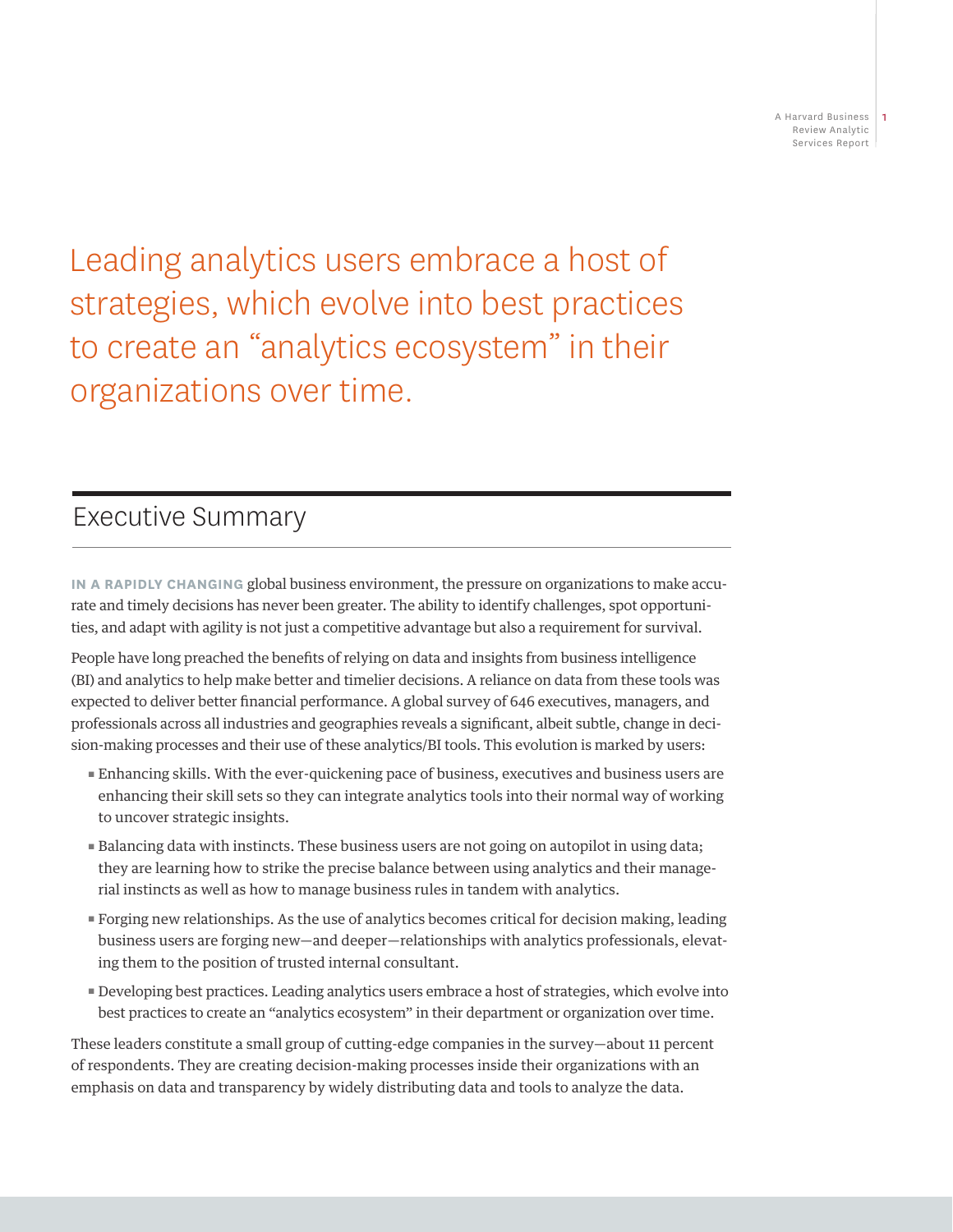Some of the key survey findings and in-depth telephone interviews with a dozen respondents indicate the current practices of decision making, including some frustration as well as enthusiasm over how the process is changing:

- **Compressed time frames:** 74 percent of the respondents felt pressure to achieve results in less time.
- **Pecisions lack transparency:** Almost three-quarters of companies have no formal corporate-wide decision-making process; therefore, nearly half of respondents say there is no transparency in how their organizations make decisions.
- **Data drives decisions:** 80 percent say they are reliant on data in their roles, and 73 percent say their areas rely on data to make decisions.
- **Exaills being enhanced:** 52 percent of the respondents say the use of analytics at their organizations required them to enhance their skills, and 43 percent say the use of analytics increased the importance of their function.
- **Wider use of analytics pays off:** More than 70 percent of the organizations that had deployed analytics throughout their organizations reported improved financial performance, increased productivity, reduced risks, and faster decision making. Organizations with less widespread distribution of analytics access were typically 20 percentage points less likely to report such benefits.

This report, "The Evolution of Decision Making: How Leading Organizations Are Adopting a Data-Driven Culture," presents the survey data and analysis based on the responses of 646 executives, managers, and professionals, along with more than ten in-depth interviews with individuals whose companies are at the forefront of adopting a data-driven culture. Additional information about the survey demographics and the report methodology will be found at the end of the report on the inside back cover.

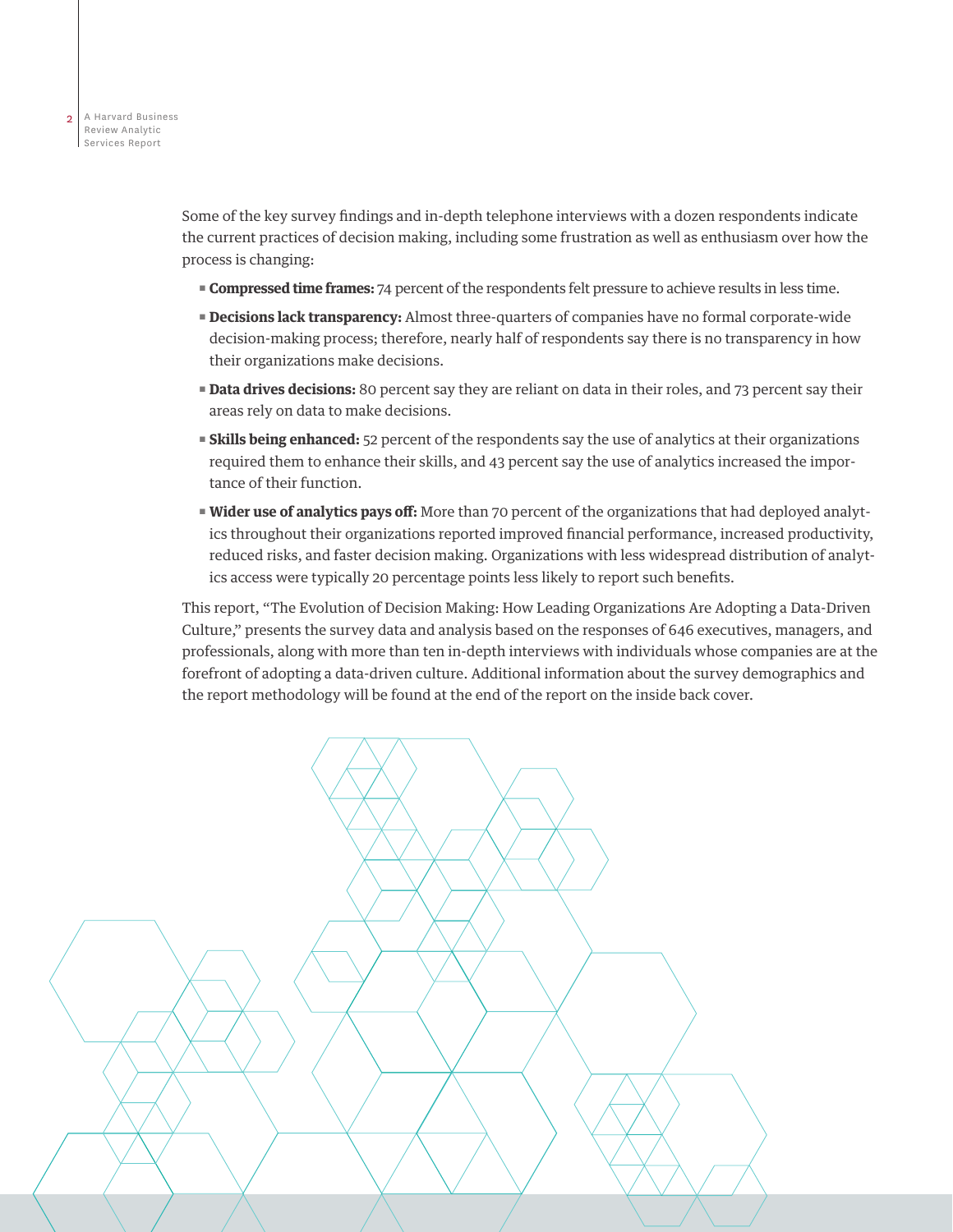# The need for more timely decision making is pervasive in an ever more competitive global market.

# The Evolution of Decision Making: How Leading Organizations Are Adopting a Data-Driven Culture

FULL REPORT

The imperative to make better decisions faster has increased the pressure on organizations and their employees. Research that the Aberdeen Group conducted in December 2011 found that 65 percent of managers face a shrinking decision window. The call for timelier decision making is even stronger, as reported by respondents to the Harvard Business Review Analytic Services survey: roughly three-quarters of respondents feel pressure to achieve results in less time.

"In the dot-com space, we have in general seven seconds or less to entice the customer; otherwise they will be going to our competitors," says Kerem Tomak, vice president of analytics for Macys.com. "That means we need a laser focus on how we deliver products and services the minute the customer comes to the site."

As a result of such pressures, an evolution is occurring in the development of a data-driven culture, typically based on the use of analytics and business intelligence. The evolution can be delineated by a series of key developments explored in this paper:

- **Time Pressure Increasing.** The need for more timely decision making is pervasive in an ever more competitive global market.
- **Exandardized Processes.** Decision-making processes are becoming more standardized, with data as the foundation and starting point for discussions.
- **Emergence of Analytics Leaders.** Mature analytics users have refined their decision-making processes as part of a data-driven culture and achieved superior financial performance.
- **EXILIS Expanding.** To meet the heightened demands for faster and better decision making, business users are developing stronger skills in using analytics tools and integrating them into the fabric of how they work.
- **Kore Careful Use of Managerial Judgment.** While the reliance on data is paramount, decision-making processes include adding in industry practices, experience, and other forms of managerial judgment.
- **"** "Ecosystem" Emerging. Organizations at the forefront of analytics adoption create an "analytics ecosystem" over time that encourages data-driven decisions. As a part of this, business users are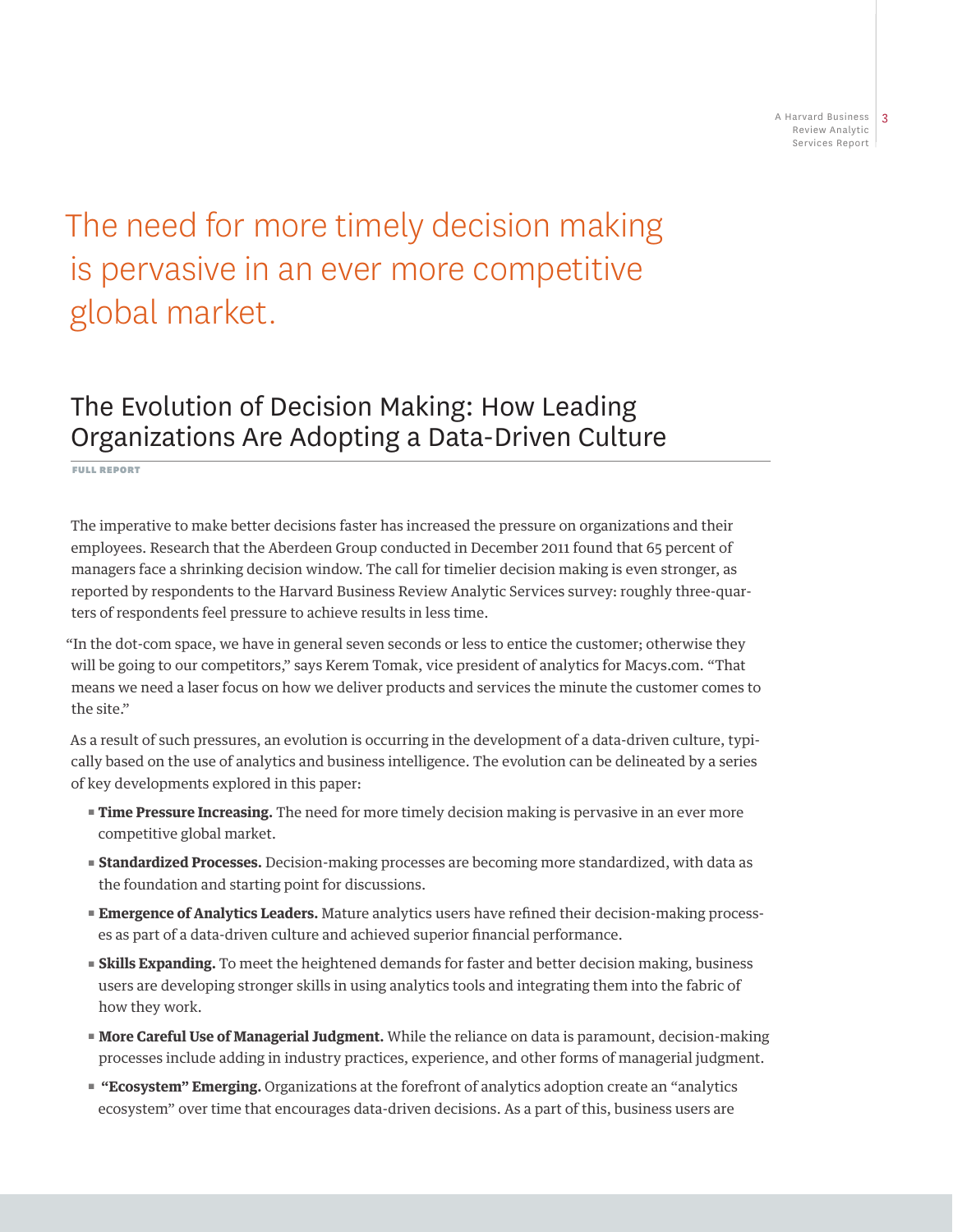

#### **Decision-Making Processes** Figure 1

**QUESTION:** Which of the following most closely describes your organization's decision-making process?



forging deeper, more consultative relationships with analysts who in the past were simply viewed as "report producers."

- **Exages of Evolution.** A clear pattern is emerging about the stages of how these analytics ecosystems evolve within organizations.
- **Best Practices Developing.** A series of best practices evolve as organizations create an analytics ecosystem that prizes data-based decisions. These practices typically include training, sharing KPIs widely, and promoting transparency in decision making.

This paper leverages the survey findings and interviews to trace this important evolution in the use of BI/ analytics, the challenges users face, and the frustration some feel about the current way that decisions are typically made.

# **DECISION-MAKING CHALLENGES**

While respondents' companies usually recognize the need to step up decision-making abilities, many don't have all the processes in place to meet the challenge. For example, only a quarter of those in the survey have a formal, corporate-wide decision-making process. One-fifth say their decision-making processes are inconsistent or at best an informal process. Figure 1 And tellingly, companies with flawed decision-making processes are far less likely to use analytics when making decisions.

Survey respondents noted frustration with their organizations' current states of decision making.

"The majority of my peers rely on intuition or simply agree with upper management, as they trust they got there for a reason," says a mining company executive. "I am usually alone when voicing concern, which is not done to criticize—it is to point out areas of opportunity to excel." He noted that an overreliance on managerial intuition brings a decided haphazardness to the decision-making process. "Often decisions are made to see if the change works out, and if it doesn't, then we can always go back to how it was or try something new," he says. "With this approach we may get lucky; however, the risk of a negative impact is larger."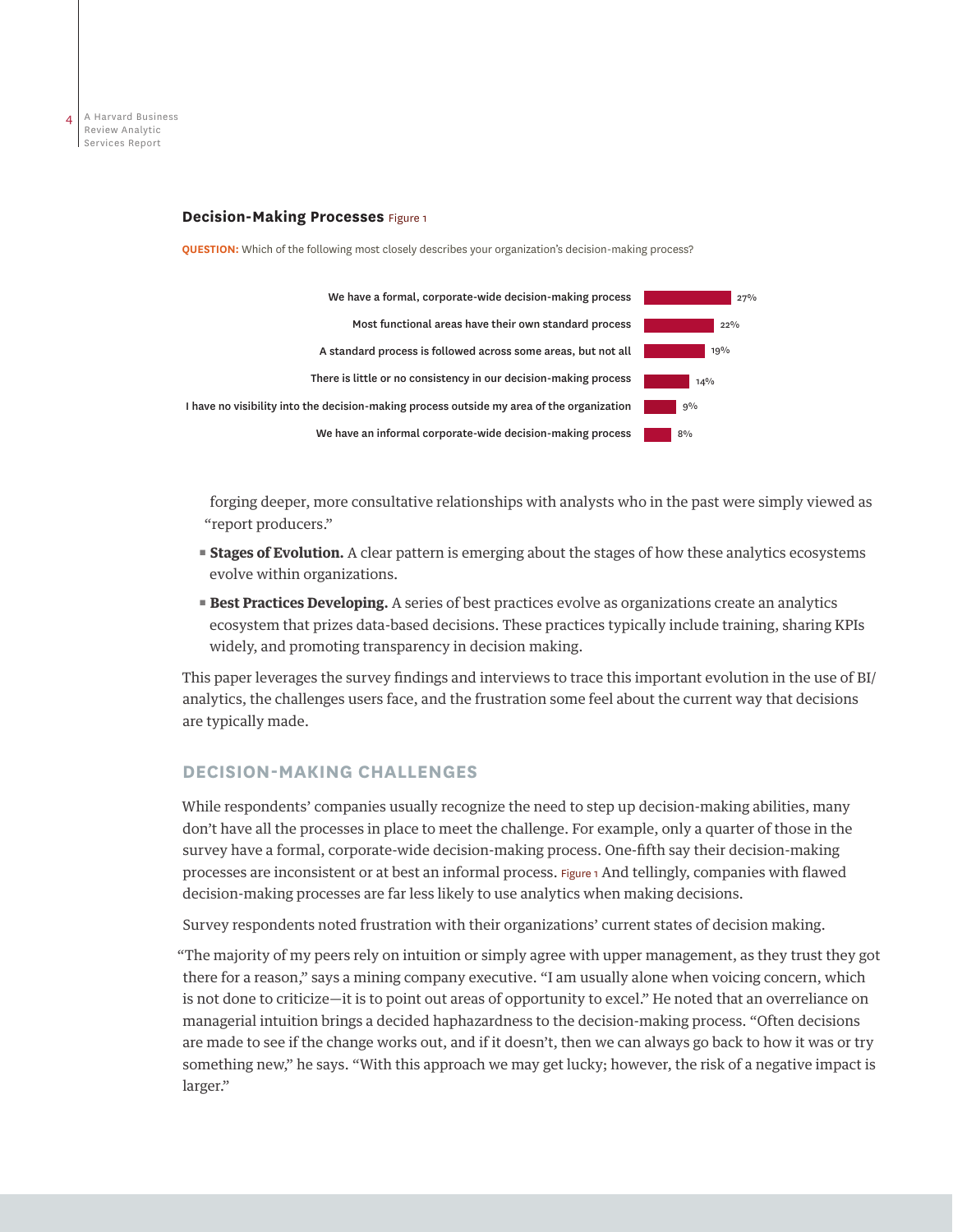#### **Role of Judgment and Transparency Figure 2**

**QUESTION:** Please indicate your level of agreement with each of the following statements.



Indeed, a sizable number of survey respondents indicate flaws in their organizations' approaches to decision making. More than a third say their managers use judgment rather than data to make decisions. In addition, nearly half of respondents say that there is little transparency about how key decisions are made. Figure 2

# **ANALYTICS LEADERS: A NEW APPROACH BEGINS TO EMERGE**

One group of survey respondents stands apart from the others in the use of data to drive decisions. This group comprises organizations that have integrated the use of analytics corporate wide, and they display a host of other characteristics, according to survey respondents:

- Self-defined high level of analytical maturity
- A data-based decision-making culture
- Decision-making transparency
- Corporate-wide decision-making processes
- Greater use of analytics in real-time decision making
- Emphasis on the use of managerial insights as a supplement to the data
- Continual refinement and testing of new ideas

The Harvard Business Review Analytic Services survey finds that 11 percent of the responding organizations are in the group that has integrated analytics across the entire organization. Figure 3

It is important to note that while these analytics leaders come from a wide range of industries, regions, and sizes, it is striking that they share a well-defined approach to decision making that has yielded substantial benefits.

A hallmark of the analytics leaders is the bigger impact made by analytics, as measured by improved financial performance, increased productivity, reduced risks and costs, and faster decision making. Survey respondents who qualify as analytics leaders reported that their organizations are achieving these benefits at a much higher rate than are other organizations. Figure 4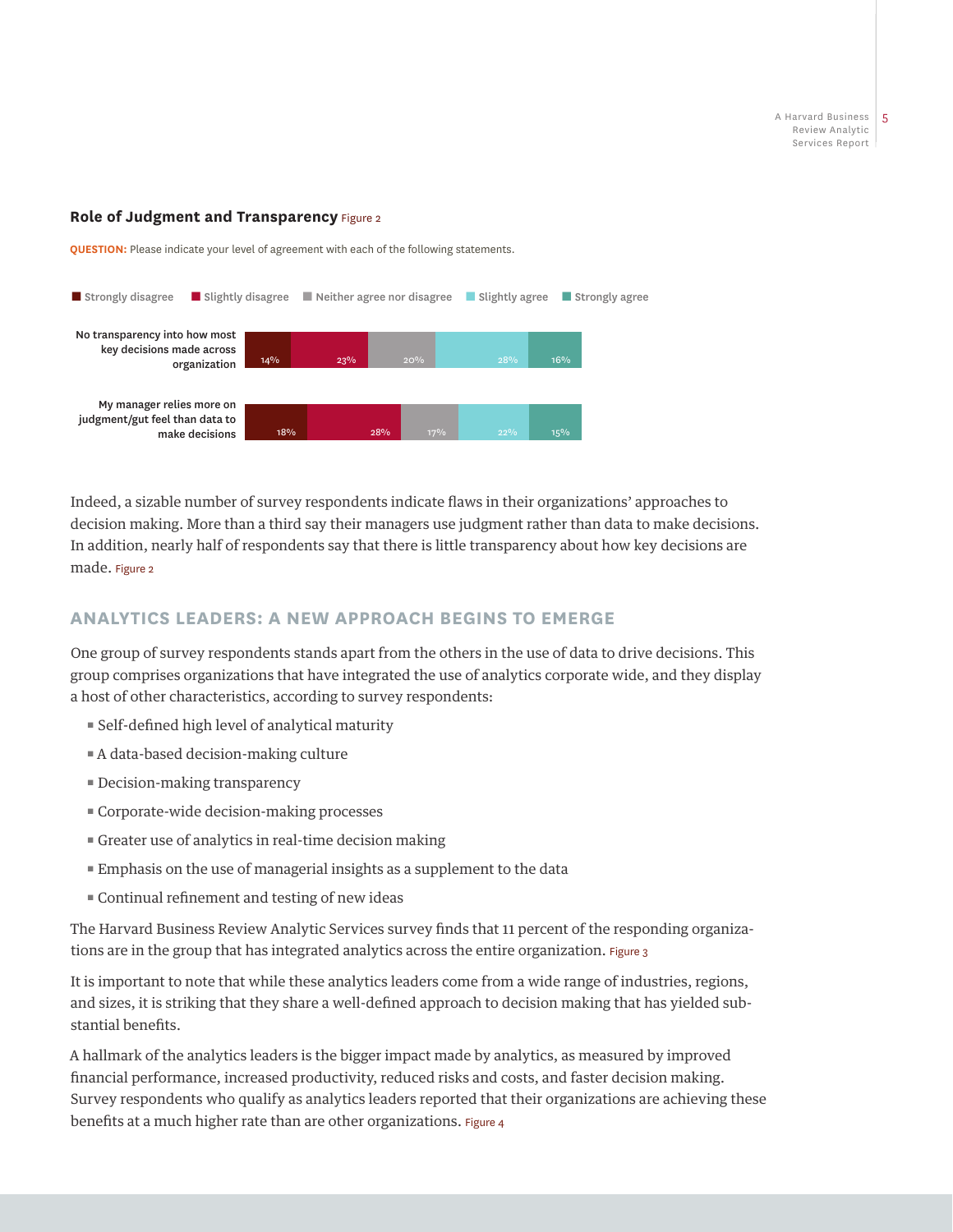#### **Corporate-Wide Use Defines Analytics Leaders** Figure 3

**QUESTION:** Which one of the following best describes the use of analytics across your organization?



It is interesting to note that those most likely to benefit from faster decision making through analytics are the biggest businesses, those with \$5 billion or more in annual revenues.

Strikingly, among all the benefits of using analytics, respondents' most frequently cited effect was faster decision making. At Procter & Gamble "analytics accelerates our decisions because everyone is now looking at the same reality," says Filippo Passerini, the group president of global business services and CIO. "Decisions come down to 'what,' 'why,' and 'how.' Many organizations spent a lot of time debating the what because different people had different data. Once everyone has the same version of truth, you can shift to the how—and you are able to do more and more better and better."

Hastening the speed of decision making can transform an organization. Hank Vermeulen, vice president of informatics for Independence Blue Cross, says that executives who can envision "where they want to be" with analytics can move faster in transforming their companies. Inside health care providers and insurers, Vermeulen says, shortening the "cycle time" between reviewing data and getting critical information into the hands of providers and administrators has become a key competitive factor.

"When people get interested in analytics and in the currency of information, it can change the culture," Vermeulen says. "But you have to be sure you have transparency. You can't make analytics just for the club."

Many of the respondents note that in addition to being able to make decisions faster, they're also making better decisions by using the tools in a data-driven culture. "The economy has become so competitive that you have to use analytics to compete," explains Christopher C. Williams, strategy executive of J.P. Morgan Chase. "The companies that have moved to fact-based, evidence-based decision making—which is honed against managerial instincts—are simply making decisions superior to those of the companies that still make decisions based on gut feel. What these superior companies are doing differently is building an analytics ecosystem that really changes the value of what analysts can contribute, so executives understand all the linkages and connections and historical bases for their decisions. Consequently, they make wiser and more strategic decisions today than they were able to make before."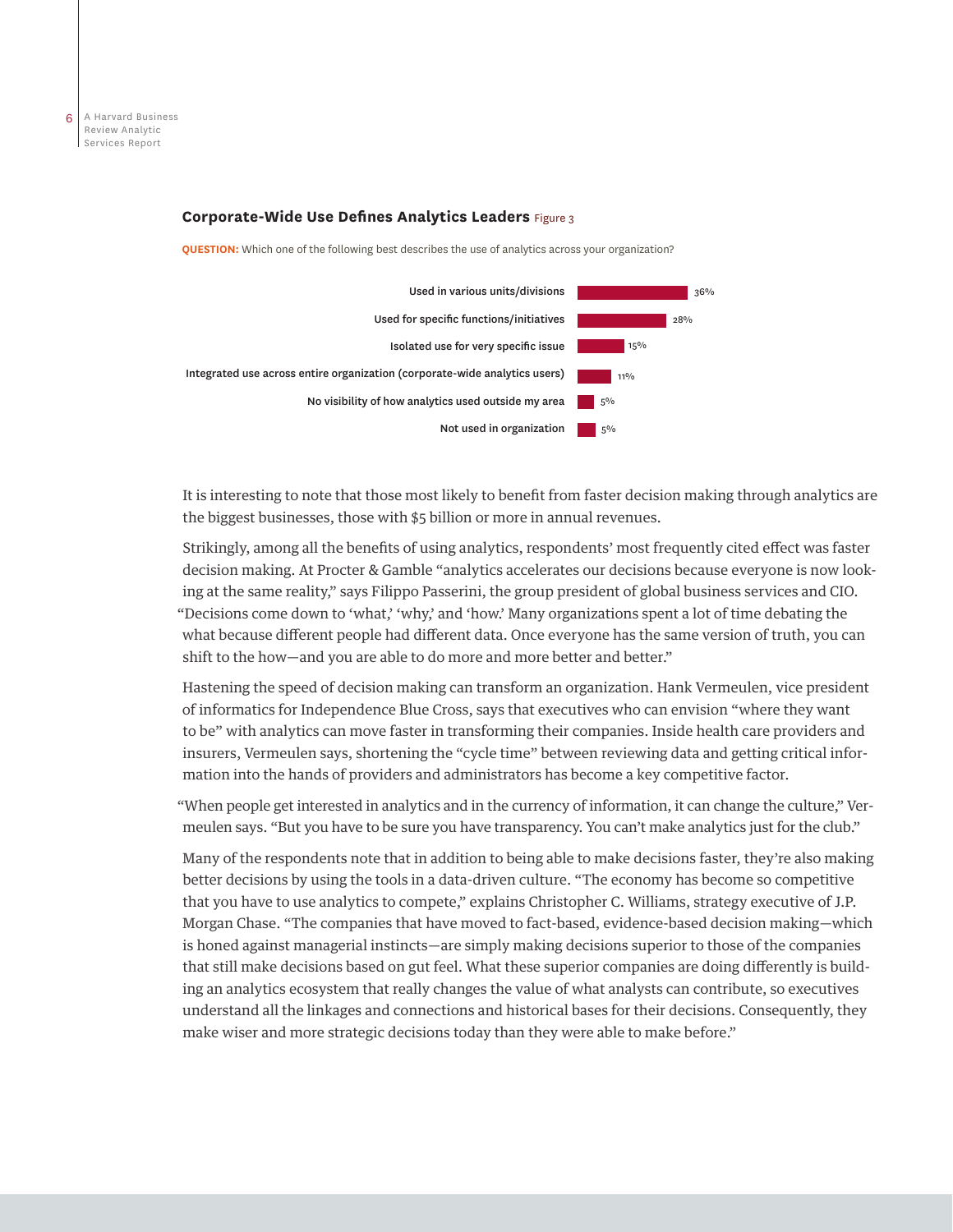## **Benefits from Use of Analytics Figure 4**



**QUESTION:** What benefits/positive impacts have you seen from the use of analytics?

# **ANALYTICS IS CHANGING INDIVIDUALS AND ORGANIZATIONS**

Another important finding is the way in which the role of decision makers is changing. The deluge of data from social media, emails, videos, presentations, and other nontraditional sources of information gives executives an unprecedented ability to understand their customers and businesses, anticipate challenges, and identify opportunities.

To fully exploit the opportunities and resolve the challenges, executives, managers, and professionals are cultivating new skills to understand what data is important and to dive deeper into the numbers to make and test their assumptions and decisions. At the same time they are forging new—and deeper—relationships with analytics professionals, elevating them to the position of trusted internal consultant.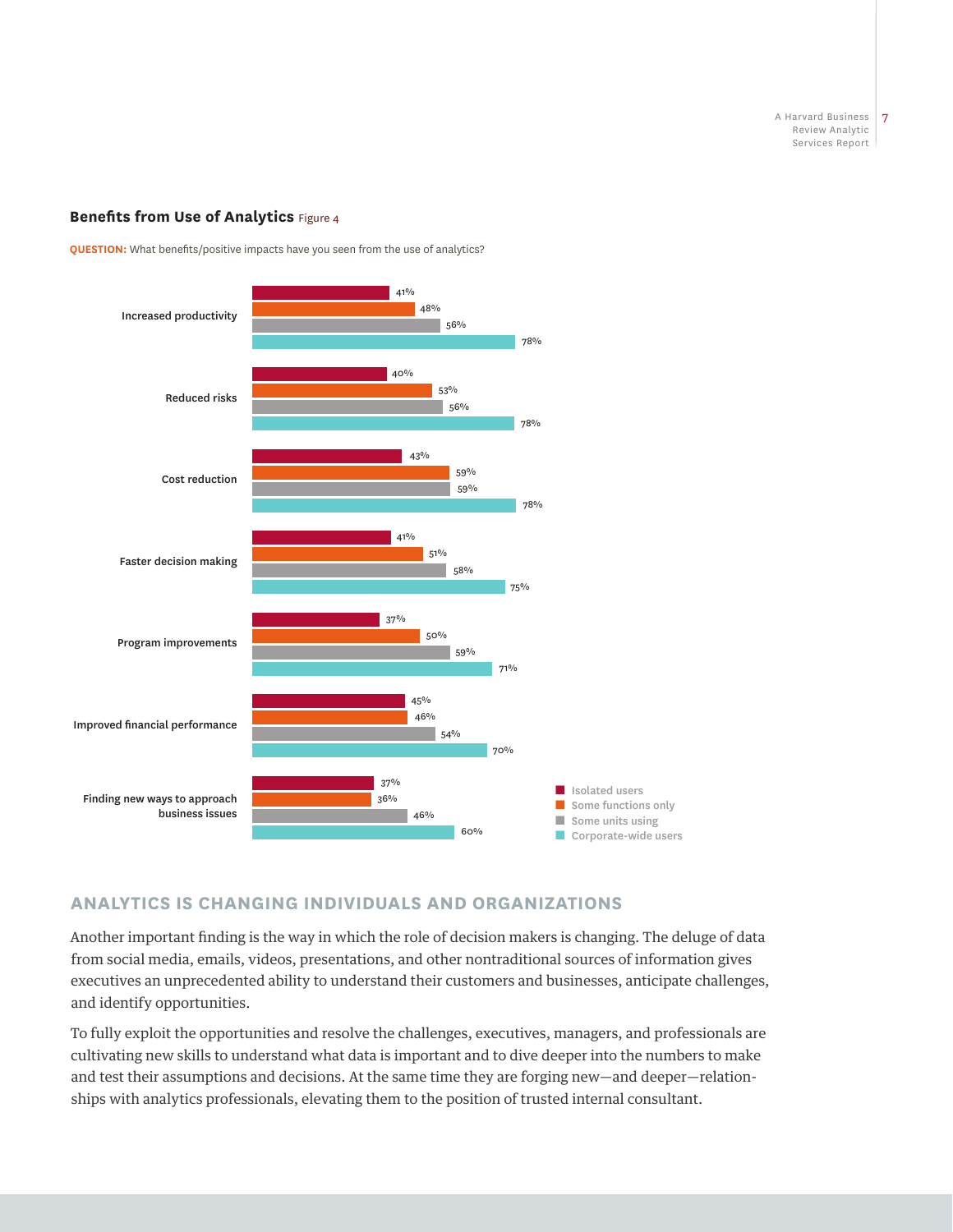Eight out of ten say they are reliant on data in their roles. Almost three-quarters say their areas rely on data to make decisions. And roughly the same majority also predict that their organizations' overall reliance on internal data will increase in two years.

So it's no surprise that over half of respondents (52 percent) say they have had to improve their analytics skills, while just under half (44 percent) have taken action to improve staff analytical skill levels. Almost three-quarters of the individuals who have identified their companies as analytics leaders say they had to enhance their analytical skills—a key finding about the pathway to becoming an analytics leader. Figure 5

Macys.com provides a telling example of how executives are reshaping their roles through analytics. The retailer uses visualization in its online channel for business and customer insights as well as a way to set the stage for predictive analytics modeling. A significant element is that the impetus for these initiatives comes not from the information technology (IT) department but from the executives themselves who want a deeper understanding of the data. "We are seeing more interest from the C-suite and upper-level management in interacting with the data, so we are deploying interactive dashboards through portals," Tomak says.

For example, the online retailer implemented an international shipment dashboard that can reveal which countries are generating the highest sales. The executive can look at the heat map of the world and drill down to the key issues, such as delivery delays, in each country. "This allows the executives to really understand the driving forces behind key business units and components," he says. "They can visualize the source of the data and get an easier grasp of the connections that are creating different trends. They can make faster decisions that way."

Overall, only 25 percent of companies in the survey report using interactive data visualization to date. However, analytics leaders such as P&G's Passerini stress the need for such tools, which are fairly new, to enable decision makers at all ranks throughout the organization to quickly profit from the use of analytics.

"We've been using analytics for many, many years, but the difference now is we're blending analytics and visualization tools, which makes the analytics much more compelling and much easier to use," the CIO says. P&G employees have access to a visualization-laden desktop cockpit to monitor key metrics in real time as well as to receive alerts. "We have the ability to bring to life for the line managers what is going on in the business in real time, so they can focus on specific issues. Essentially, we are able to manage the business by exception."

While P&G's reshaping of the roles of the entire staff may be unusual, it is clear that the professional lives of decision makers from the corner office to the call center have evolved due to analytics. "It is the democratization of data," says Clifford Hodges, regional manager, General Motors International Operations leadtime reduction. "Before, the data was in the hands of only a few highly trained people. Now, many executives can use pivot tables and formulae and drop and drag information to come to their own informed decisions quickly. You can be your own Jedi master of the data."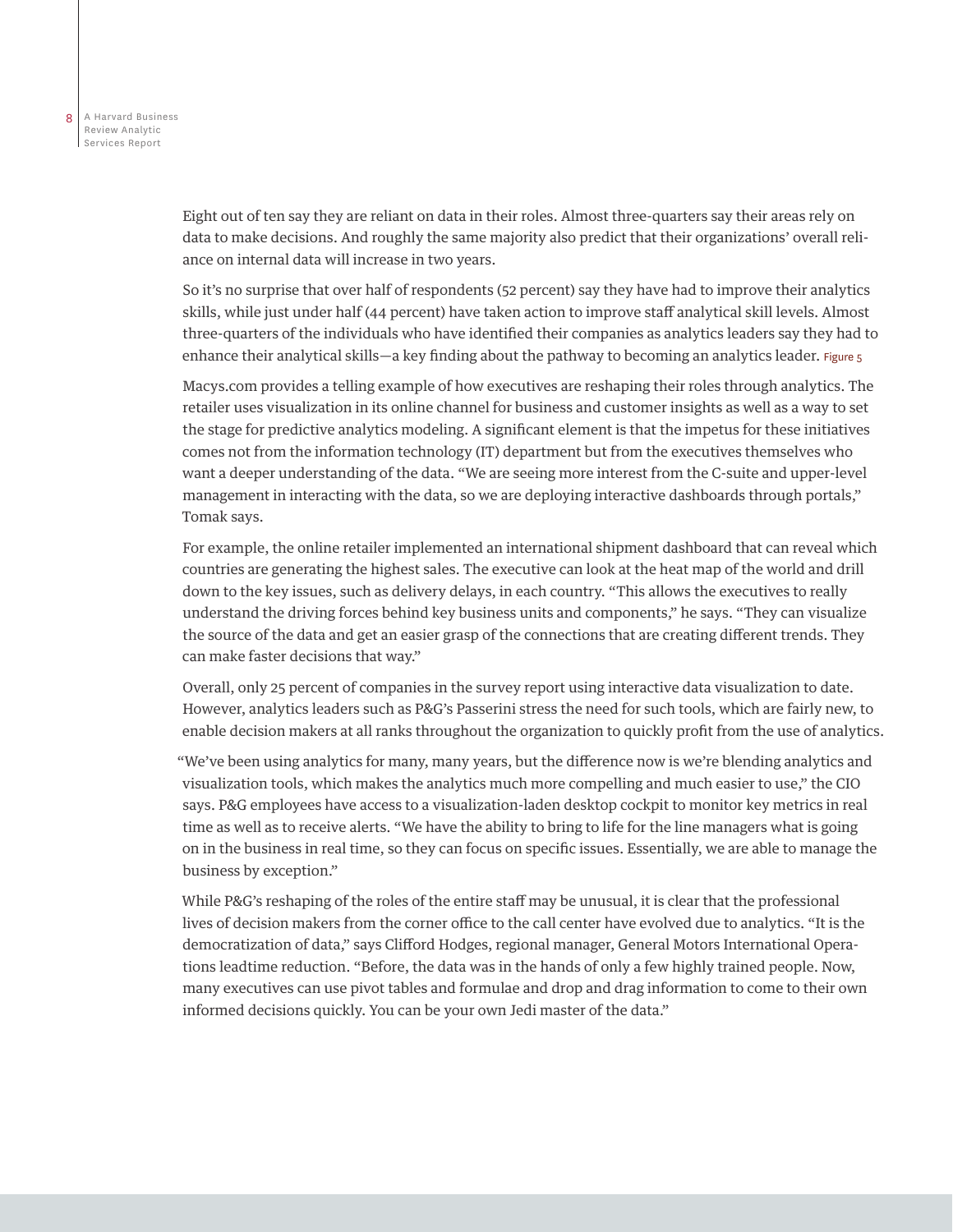# **Effect of Analytics on Individuals' Roles** Figure 5

**QUESTION:** How, if at all, has the use of analytics in your organization affected your role in your organization?



# **NEW ROLE OF MANAGERIAL JUDGMENT**

As the evolution toward data-driven decisions occurs, the current stage of decision-making evolution is to judiciously add management judgment to form real-world insights about the data. As Michael Pierce, customer service manager at Bosch Security Systems, says, "Personally, I run with analysis first, and during the research I will listen to my intuition. When my gut does not agree with my decision—and all analytics show it is the correct one—I pay closer attention to the results." As this suggests, business users are seeing that making the right decision in a timely manner is a matter of balancing data analysis with judgment.

Another key development uncovered by the survey is how the use of analytics is improving the standing of executives, managers, and professionals in their organizations. More than four in ten of those in the survey say that analytics has increased the importance of their functional area within their organizations. Figure 5

# **FIVE STAGES OF ANALYTICS EVOLUTION**

The change in skills and decision-making processes is an evolutionary process. In our interviews with respondents who are analytics leaders, we identified a series of steps in how they initiated and spread analytics throughout the organization, developing the "analytics ecosystem" that marks organizations that are leading the charge toward a data-driven culture. It is important to point out that use of analytics, like most business and technology initiatives, is not a neat and tidy process and that not every company goes through the exact same progression. And in large companies, different departments may be traveling the same road at different speeds and with more or fewer stop signs.

Another caveat: Thomas Davenport, coauthor of the best seller *Competing on Analytics* and other books on decision making, notes that a company can be jump-started into its analytics journey when a key C-level executive who mandates the technology's use comes aboard. In his books and articles he cites the arrival of Gary Loveman as a vice president and later as CEO at Harrah's as the beginning of its transition to a data-driven culture.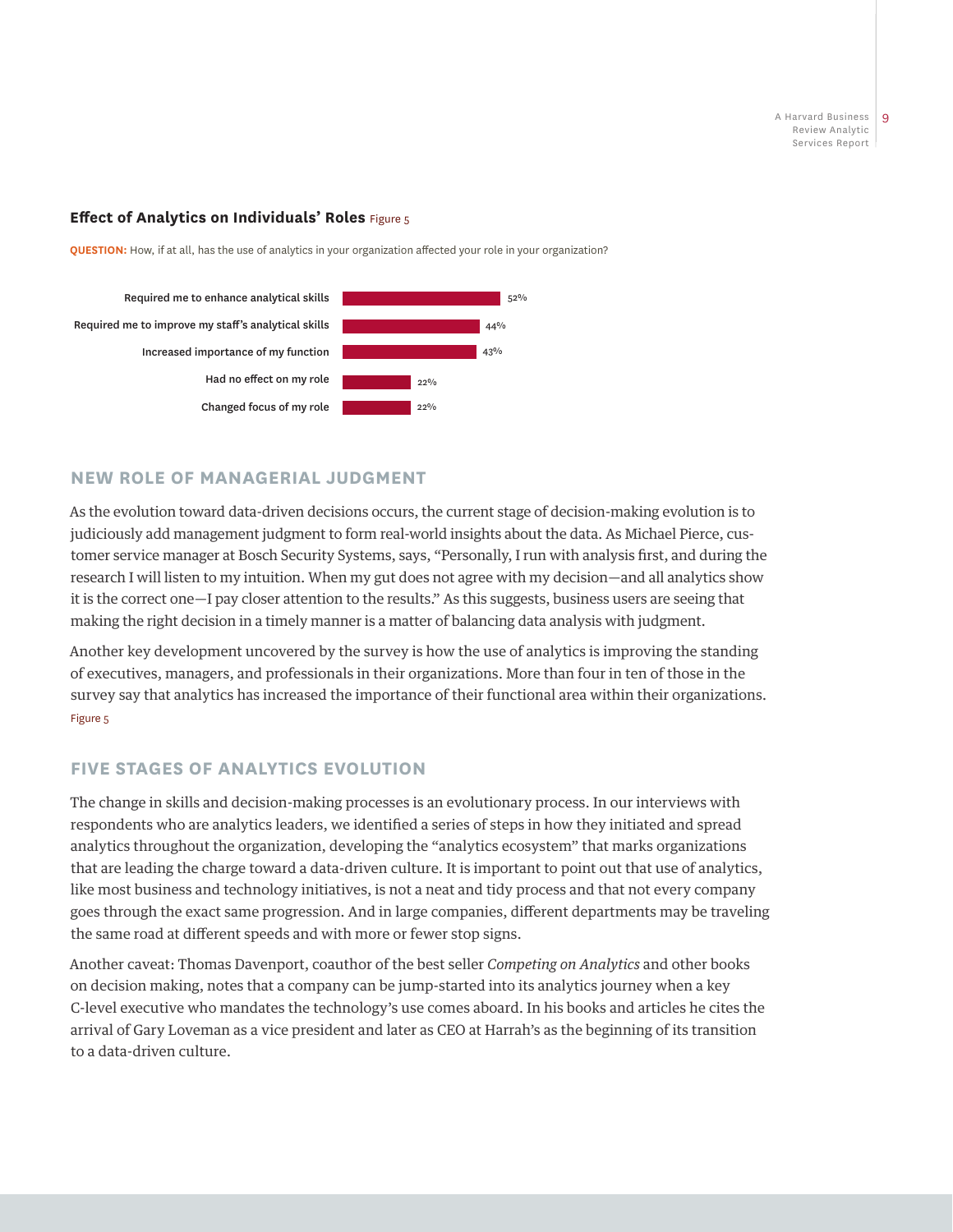That said, there is often a progression in developing an analytics culture shaped around better and faster decision making. Harvard Business Review Analytic Services interviews and other research found five stages.

#### **STAGE 1: OVERRELIANCE ON MANAGERIAL JUDGMENT SUCH AS INTUITION AND INSTINCTS**

Companies at the early stages are often start-ups or have leaders who tend to maintain a firm control of all decision making. The way in which they use information is highly unstructured, and often they resist change. The dangers of excessively relying on managerial instinct and experience alone are manifest. As Davenport points out, sometimes intuitive and experience-based decisions work out well, but often they either go astray or end in disaster. The results can range from companies making poor hiring decisions based on hunches to executives pursuing mergers and acquisitions driven by intuition to palliate their egos. As noted earlier, roughly four out of ten survey respondents say that their managers too often based decisions more on judgment rather than on data. Figure 4

Of course, management judgment remains the most common factor in decision making even today—84 percent of survey respondents say it was a strong factor, and a large number of them rated it as the top factor. Notice that internal data is the second-most-influential factor. Figure 6

There is often resistance to move to a data-driven culture. "The initial stage of the evolution was an inherent mistrust of statistics," says Jim Bander, national manager of decision sciences in the Risk Management department of Toyota Financial Services. "They were skeptical that we had it right."

#### **STAGE 2: SILOED USE OF ANALYTICS IN A FEW DEPARTMENTS**

Typically analytics first take hold in a siloed manner, where they are not integrated into company-wide decision making. They are usually a response to a specific challenge in a high-profile department, such as finance or marketing. The siloed and focused nature of the implementation often means that workers do not develop a deep grasp of the power of data-driven decisions and so do not develop the necessary skill set to appreciate or use analytics. Top executives and even line managers may lack the analytical skills to "question" data. In addition, the data neophytes are not able to balance the insights from the data with their managerial instincts and experience. Essentially, many individuals at companies in Stage 2 don't understand the possibilities of analytics.

"Having data and knowing how to use it are two completely different things," explains Brian Holman, director of customer support for The Standard, a Portland, Oregon-based insurance company. "Knowing how to use data to understand the marketplace, motivate employees, and drive performance is a learned skill."

Because of the siloed nature of the analytics initiatives, there can be departmental discrepancies and duplicated efforts. These companies can have trouble encouraging interdepartmental collaboration and developing a shared vision of enterprise goals.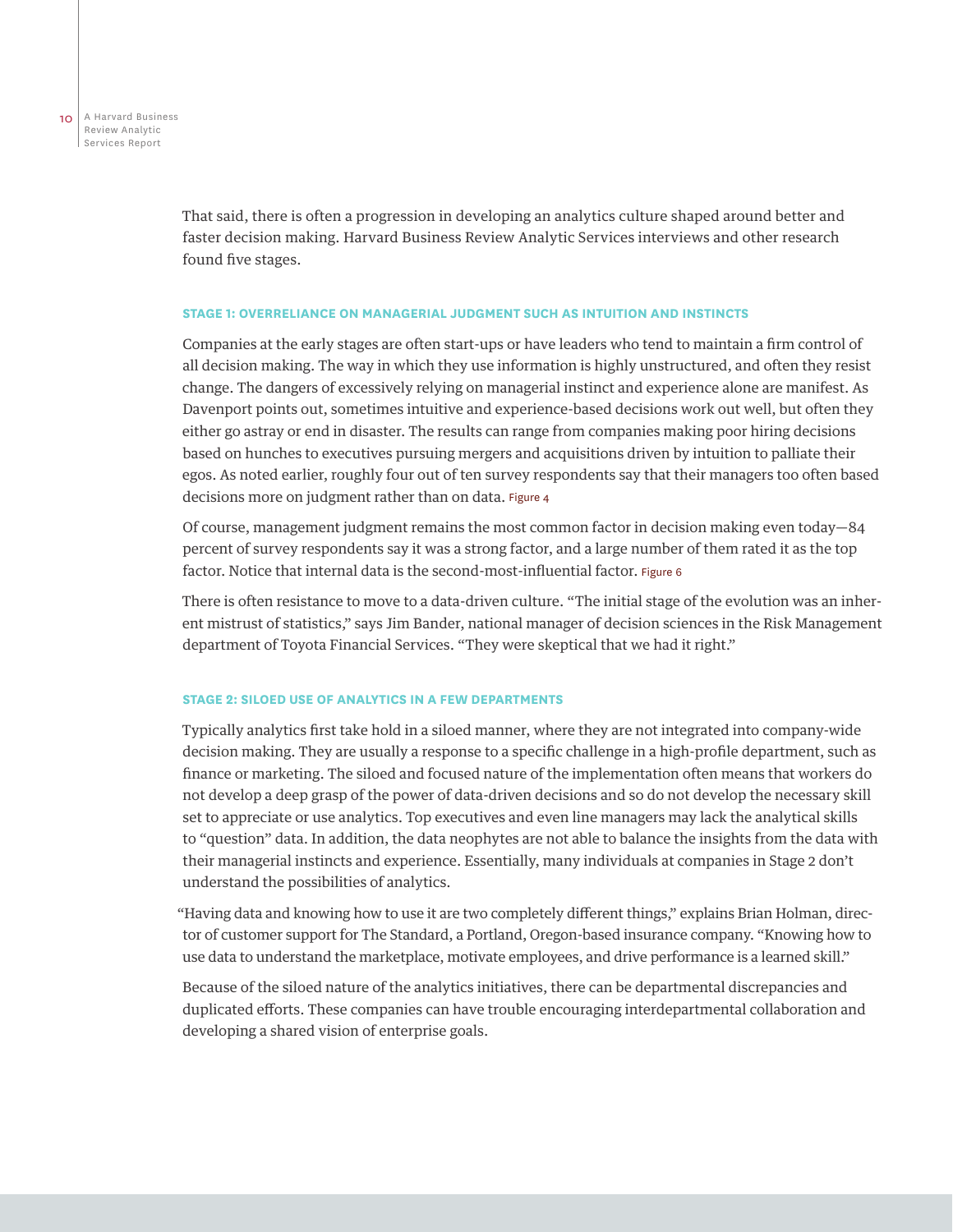#### **Key Factors in Decision Making** Figure 6



**QUESTION:** How significant are the following in setting direction or making key decisions in your organization?

#### **STAGE 3: EXPANDING USE OF ANALYTICS IN SEVERAL DEPARTMENTS, NOTED BY AN INCREASING AMOUNT OF COLLABORATION**

After companies have had success using analytics to resolve or better manage narrow but important challenges, the technology begins to expand to a few other departments. This stage is typified by structured use of analytics, with a disciplined decision-making process in those units. Executives and line managers have learned to rely on past data to identify trends but also are comfortable using their managerial instincts and experience to consistently pose new hypothesis, launch experiments, and test and improve.

Says J.P. Morgan's Williams, individuals at this stage "look at the past data for information on trends, patterns, or insights, and they ask great questions—'How come?' and then 'What if?'" They also test their theories and then run small experiments so that they can use analytics to verify, reject, or modify the theses quickly and often relatively cheaply.

Companies at this level begin to develop integrated knowledge systems that balance departmental goals with enterprise goals. Analytics becomes integrated in the culture of these divisions—it is recognized as an essential corporate asset.

What is interesting is how this approach mixes both data and managerial instincts. "Gut feel is still valuable because there are always multiple paths for any project, and based on your experience and intrinsic knowledge of a domain you can eliminate a lot of options that don't make sense," says Oseyi Gregory Ikuenobe, an IT architect at Monsanto. "And that permits a more rigorous process for the better options to determine which is the most valuable."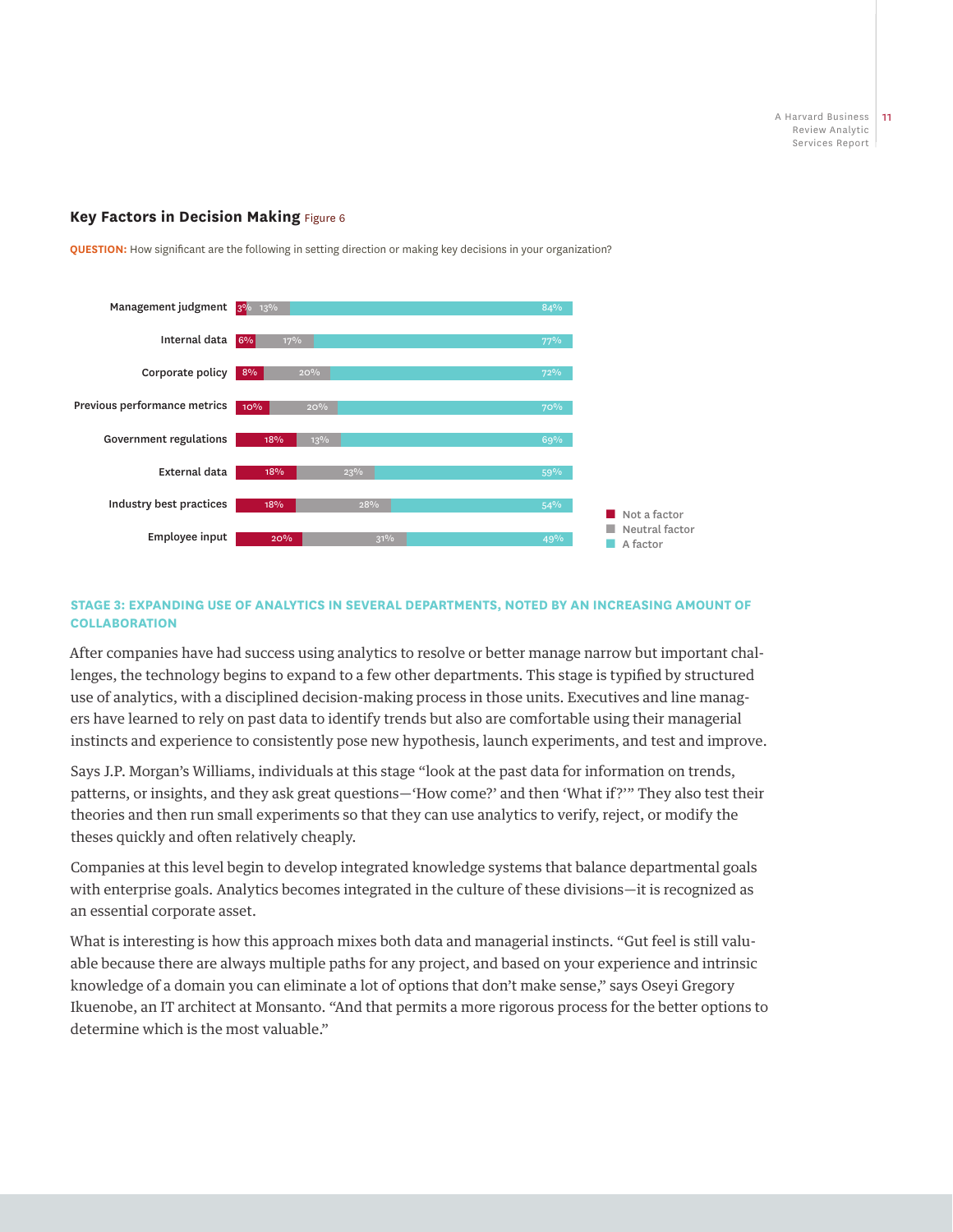## **STAGE 4: SCALING DECISION MAKING THROUGHOUT ALL RANKS OF THE ORGANIZATION IN AN INTEGRATED, HOLISTIC APPROACH**

As the benefits of analytics become clear, the technology moves deeper into the organization, empowering more workers to make important day-to-day decisions based on data and instincts. Frontline staff gains a higher level of knowledge that translates into faster decisions that enhance customer relationships. This enables individuals throughout the organization to be more innovative and independent and to take calculated risks that align with corporate goals.

Toyota's Bander provides the following example. Customers will often contact the finance unit's call center asking to skip a car payment due to actual or pending financial distress. The company built an analytics model that suggests whether the skipped payment should be allowed, based on numerous criteria such as the customer's payment and contact history and FICO score. But the customer service representatives are better than the statistical model is at determining whether the financial distress is based on a temporary situation such as a medical condition. "This helps us decide what to propose to an individual customer," he says. "The important thing is the ultimate decision is left up to the customer service representative."

#### **STAGE 5: CONTINUOUS IMPROVEMENT BUILT ON AN EVOLVING CULTURE**

 "A lot of people miss a key stage," Bander says. "The point of becoming a data-driven company is to become a wiser company by making better decisions. And that isn't simply a matter of data but a matter of fitting analytics into your corporate culture. For example, Toyota has a culture of continuous improvement and respect for people, including consensus building. My job is to fit analytics and data-driven decision making into that kaizen framework. An organization with a different corporate culture—whether it's a mass production manufacturer or a Silicon Valley start-up or a government agency—would find a very different way to integrate analytics into its decision-making processes."

An organization at this stage is marked by the ability to adapt and expand quickly. BI and analytics are key methods of quickly stimulating, testing, and evaluating ideas. Employees become more proactive and creative. A philosophy of innovation is embedded throughout the organization, resulting in a constant flow of new ideas supported by ongoing feedback and collaboration.

A key part of continuous improvement is looking ahead rather than behind. Analytics leaders say analytics provides more value when the tools provide insights about the future rather than a snapshot of the past. They say that predictive modeling, especially to support innovation, is currently the most advanced stage of analytics evolution. Figure 7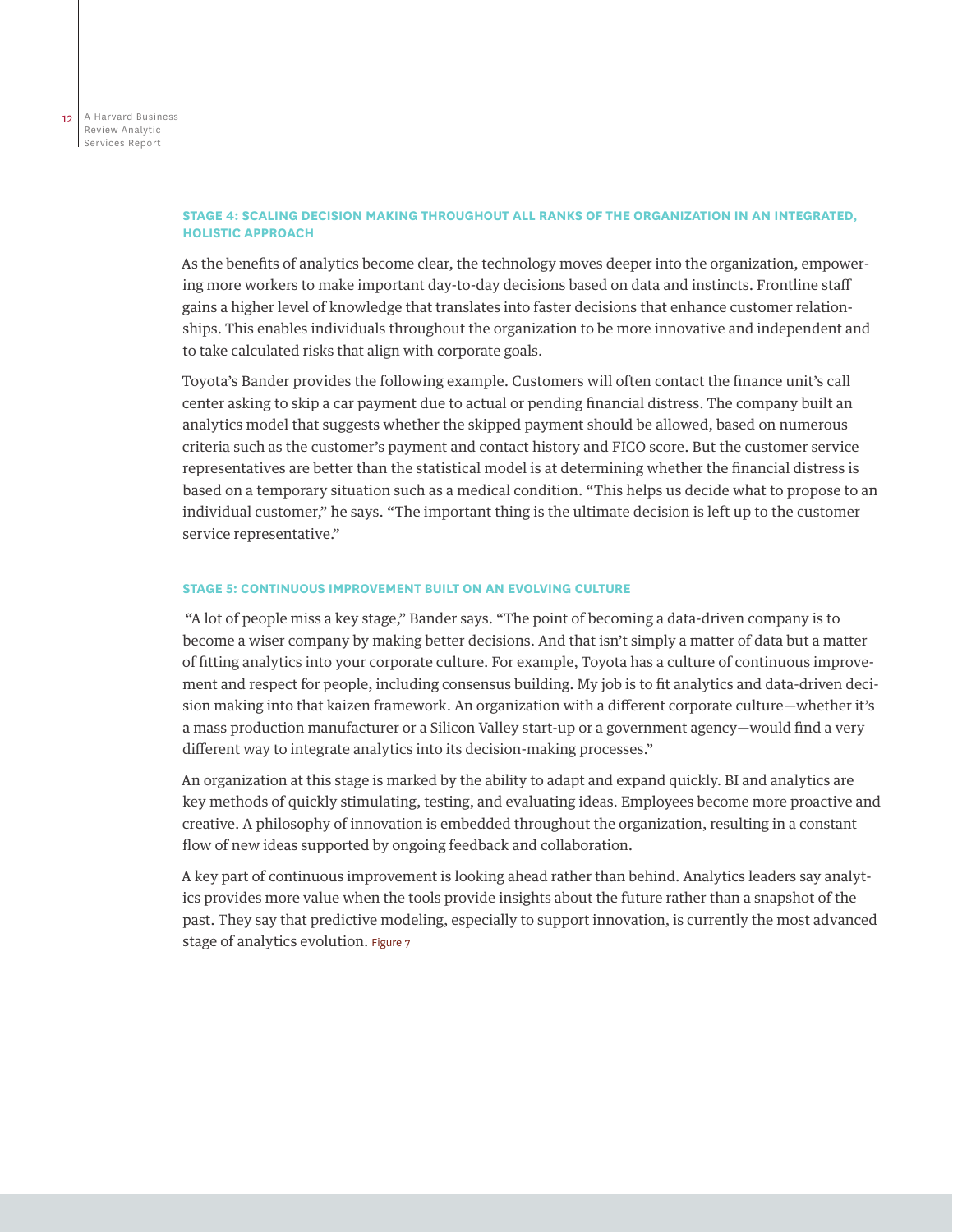# **Analytics' Roles in Decision Making Figure 7**

**QUESTION:** In which of the following ways, if any, does your area use analytics?



# **TRAITS OF ANALYTICS LEADERS**

The survey and interviews identified a number of key traits that mark companies that have become analytics leaders.

#### ➔ **Top executives mandate use of analytics and a well-defined decision-making process.**

Tellingly, respondents from companies that are only partial users of analytics are far less likely to feel that their senior management has mandated their use of analytics for key business decisions. Figure 8 And these companies enjoy much less productivity, reduced costs, or faster decision making as compared to the corporate-wide analytics users, as shown in Figure 2.

In contrast, a clear mandate radiates through every aspect of the analytics ecosystem of the analytics leaders. Where a clear mandate exists, training and talent issues are much less marked; 71 percent of corporate-wide analytics users say they have the talent they need to utilize them. Nearly three-quarters (70 percent) of them feel personally prepared to use analytics results in their work.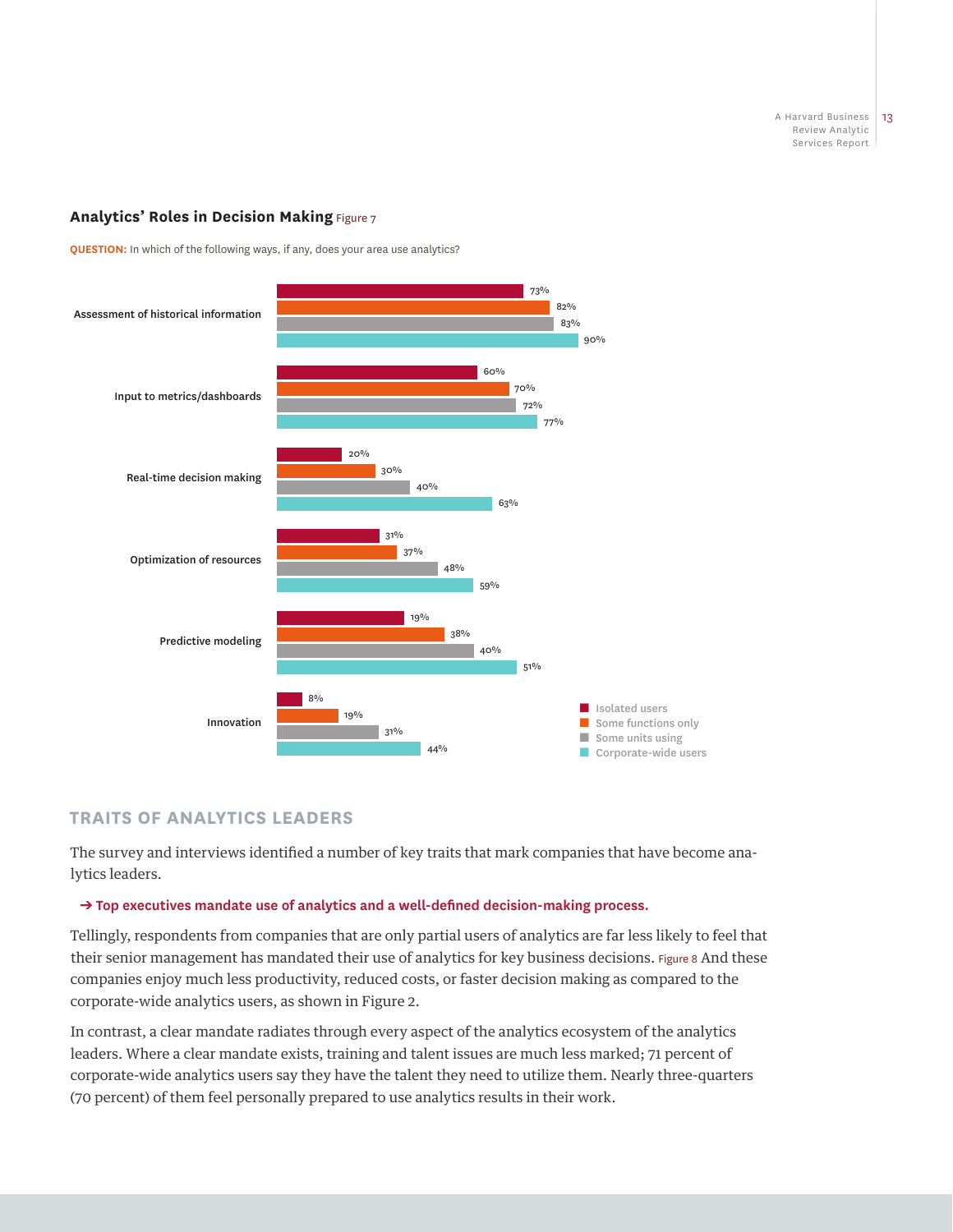#### **Executives' Commitment to Data-Based Decision Making** Figure 8

**QUESTION:** Please indicate how accurate the following statements are in describing your area of your organization (all saying accurate— 4 or 5 rating).



"Everything is top down, driven by the executive level," Tomak says. "The highest levels at the company started requesting and creating the needed data-driven decisions rather than relying on gut feel for day-to-day decisions. This came from the president, the CFO, and the CMO. When people see the C-suite paying attention and requesting the facts to support making a decision, everyone pays attention. The real analytics challenge is how quantitative the C-suite is in a company and how much value they put into the analytics."

#### ➔ **Analytics leaders use the right metrics.**

Corporate-wide analytics users clearly favor quantitative metrics as a decision-making method, while isolated analytics users are most likely to employ judgment, by almost a three-to-one ratio. Figure 9 The analytics leaders work hardest to ensure that they have the right metrics in place to evaluate their use of analytics and their decision-making processes.

"We have a large emphasis on using metrics to show the value that each step will bring," Monsanto's Ikuenobe explains. "For example, when we bring forward a project to deploy a mobile Web application for a bunch of brands, we dig deeper into the ROI of the individual components as well as the identity of the person who is responsible for the ROI."

Analytics leaders also disseminate information about metrics widely. "If you want to make an informed decision, you have to measure the right things," says Holman of The Standard insurance company. "To the greatest extent possible, we try to ensure that the metrics we're tracking are aligned with the organization's purposes and priorities. When I interview different levels of employees, I often ask to what degree they see how the work they do every day aligns with our organizational priorities. It's a problem if employees can't see that the measures and data we're using don't align with what actually matters to the customers. You have to identify what matters to customers and tie that to your processes."

#### ➔ **Analytics leaders promote decision-making transparency.**

Those with high decision-making transparency and formal decision-making processes are also much more likely to use analytics to make real-time decisions. Figure 10 "It's hard to overestimate the value of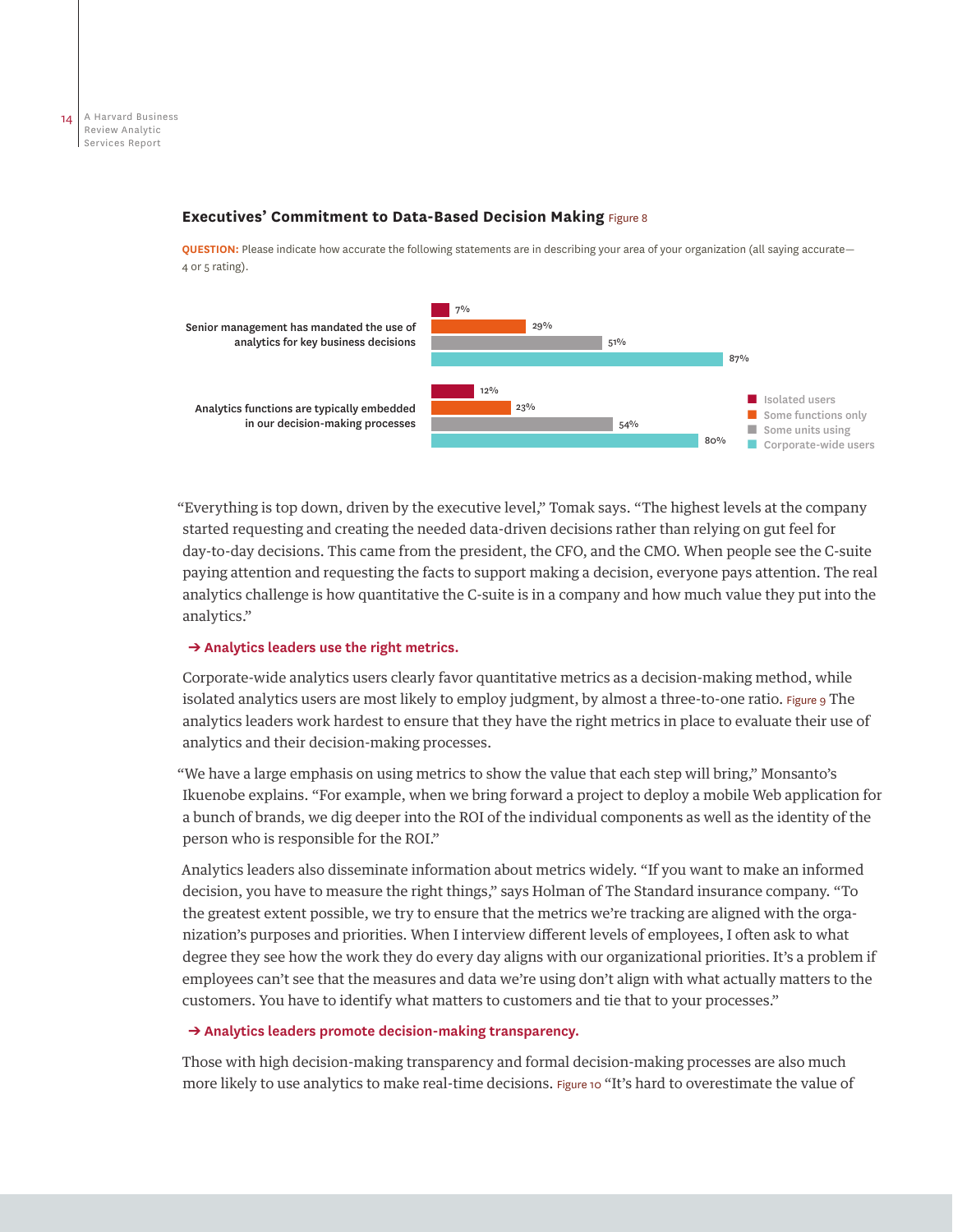# **Use of Clearly Defined Metrics to Evaluate Results of Decisions** Figure 9

**QUESTION:** Please indicate your level of agreement with: "My area uses clearly defined metrics to evaluate the results of our decisions."



making data transparent," Holman says. "That allows you to become a self-fulfilling organization and promotes a continuously improving, performance-based culture. People can see another person is performing at the top 5 percent and think of ways to emulate him. Part of how we evaluate employees is how they work with their coworkers and bring their team along."

#### ➔ **Analytics leaders share KPIs across the organization to encourage a uniform view.**

"As the online division of Macy's, we almost act like a start-up, and the stores want to be as agile as we are," Tomak says. "We brought to the company the idea of shared KPIs and shared databases based on big data." The process, only a few months old, shares KPIs on traffic, conversion, loyalty, and retention. The merchants care more about the average order of value and size of order.

Such sharing is crucial, given the complexity of decision making. "It's important to have accountability across functions," Holman says. "Few functions talk to the customer and then deliver what he needs without the involvement of other departments. We have to hold each other accountable for each other's decisions to ensure that we are putting the customer first and foremost."

#### ➔ **Analytics leaders stress training.**

Analytics leaders have taken the biggest steps to train their areas' workforce to get the most from analytics. However, our interviews reveal it's not training in the traditional sense. Analytics leaders are emphasizing visualization and embedding analytics in processes, so use of the tools is highly intuitive and an extension of how employees have always done their job. Training therefore becomes highly individualized, whether embedded in the tools themselves or in online modules that end users can seek out.

## ➔ **Analytics leaders spread analytics professionals throughout the organization.**

More than one-third of respondents say they do not have sufficient talent to effectively use analytics in their area. Tellingly, isolated analytics users suffer from this challenge the most. In contrast, many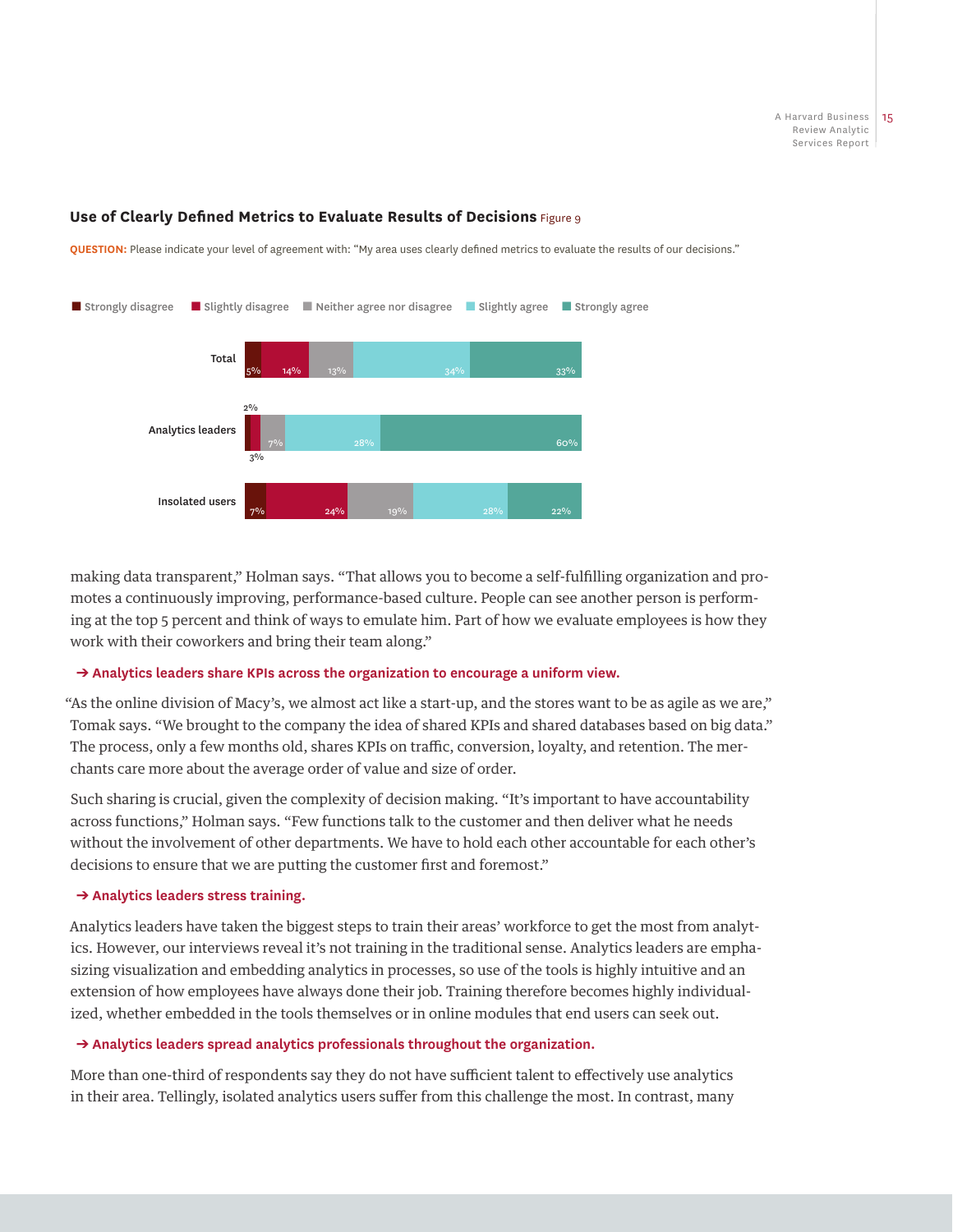#### **Transparency into Decision Making Figure 10**

**QUESTION:** Please indicate your level of agreement with the following statement (all saying agree—4 or 5 rating).



analytics leaders are assigning analysts throughout the organization and closer to end users, according to Davenport and others.

Bander supervises a group of scientists who operate the decision engine for inbound and outbound customer service reps. "Three or four years ago, no one would hire a PhD to run a decision support group in a customer service center," he says. "In the past, this group would reside in headquarters. My team is in the service center, which coincides with our ethic of getting close to where the real work and the real problems are. When I see something in the data, I can walk right out to someone whose job will be affected by the data and discuss it with [that person]." P&G also is seeding analysts throughout the business areas rather than having the data scientists/analysts be isolated in one department of analytics. P&G has implemented a project called "the Business Sphere," where businesspeople and analysts get together in an immersion environment. "The businessperson can address the business issues with the right models, the right analytics, and the business analysis to bring context to the content," Passerini says. "That's an equation that means one plus one equals five."

# **CONCLUSION**

As timely decision making becomes more important, analytics is improving—and changing—the way those decisions get made.

"In any industry—from consumer electronics to fashion design—the speed of product innovation to the market is increasing," P&G's Passerini explains. "In consumer products, you might think there isn't much reason to invest in another new laundry detergent, but consumers respond strongly to innovation. What's different now is the tools allow me to see what was important last year, last quarter, and last week so that I can understand what will happen tomorrow, next month, and next year. That is a huge conceptual shift in thinking. We've used data analysis for 50 years, but we're just beginning to develop predictive ability through business models to anticipate what's coming."

As Passerini and others have noted and as the survey data shows, analytics is not just a tool or a technology as much as a driver of a decision-making discipline that ushers in an era of cultural change—and improved performance.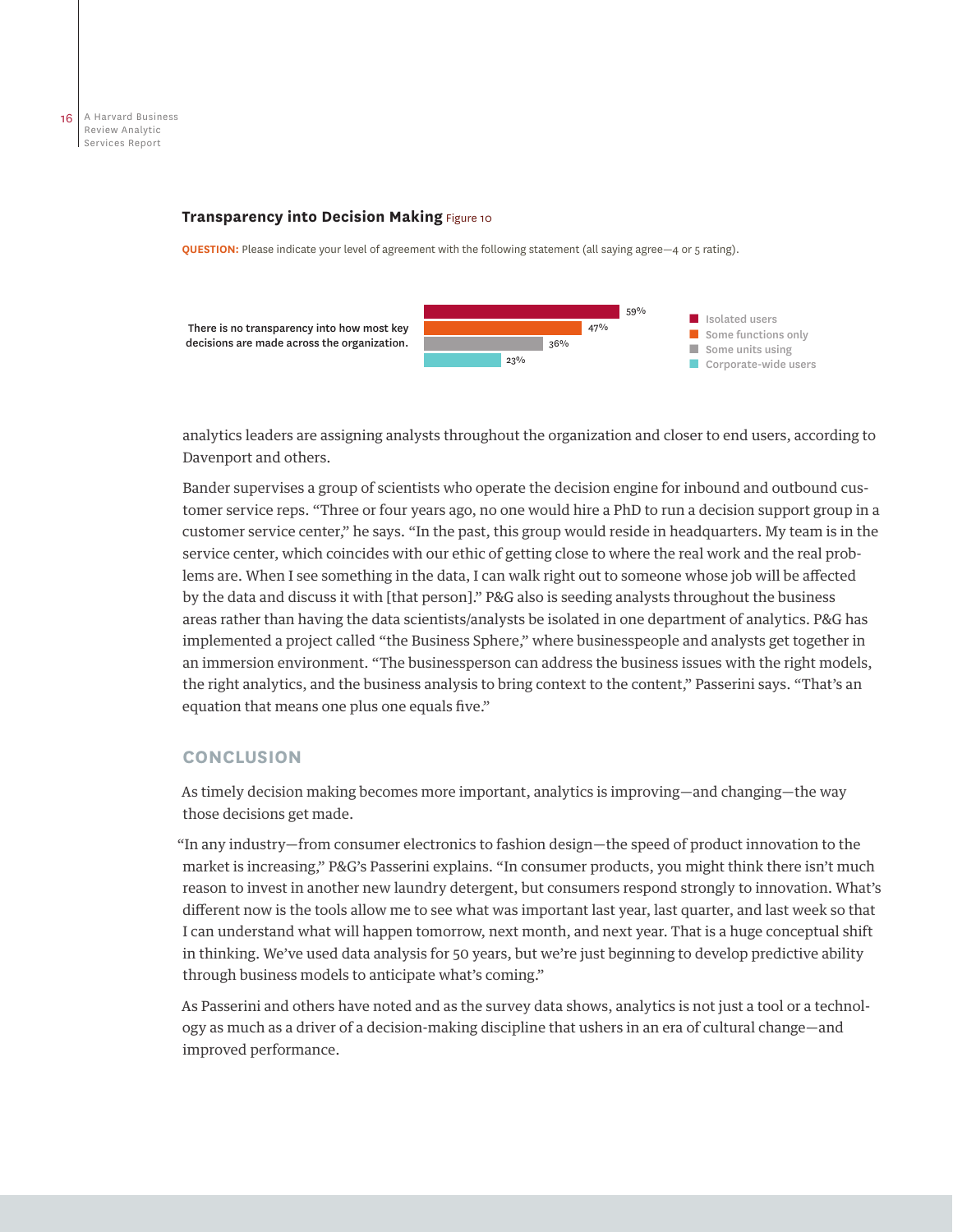# **METHODOLOGY AND PARTICIPANT PROFILE**

Harvard Business Review Analytic Services received online survey responses from 646 subscribers to *Harvard Business Review* or its email newsletters, along with business executives contacted via other lists. Ten of those respondents also were contacted by telephone for in-depth follow-up qualitative interviews. In addition, Harvard Business Review Analytic Services interviewed best-selling analytics author Thomas Davenport and noted analytics deployment pioneer Filippo Passerini, the group president of global business services and chief information officer of Procter & Gamble.

## **Participant Profile**



Company Size (employees)



- **1,000 4,999**
- 5,000 9,999
- 10,000 or more





- Middle management
- Senior management
- Consultants
- Executives
- Other



#### Company Size (revenue)

- \$100 million \$499 million
- \$500 million \$999 million ■ \$1 billion – \$4.9 billion
- 
- \$5 billion or more
- $N/A$





- Asia
- Europe
- South/Central America
- MEA

#### **Job function**

Almost a fifth of the respondents had marketing or sales roles. Fifteen percent were from financial departments, 13 percent were from the information technology department, and 8 percent labeled themselves as general management. Other job functions represented by the respondents included planning, operations consulting, and administration.

#### **Key industry sectors**

Approximately 20 percent of the respondents were from the financial services industries (banking, securities, insurance), while 16 percent were from manufacturing. Utilities, telecommunications, health care, retail, and the hospitality sector also each represented at least 6 percent of the respondents.

#### **Region**

Approximately 40 percent of the respondents were from North, Central, or South America. Another 30 percent were from Europe, the Middle East, or Africa, and 30 percent were from Asia.